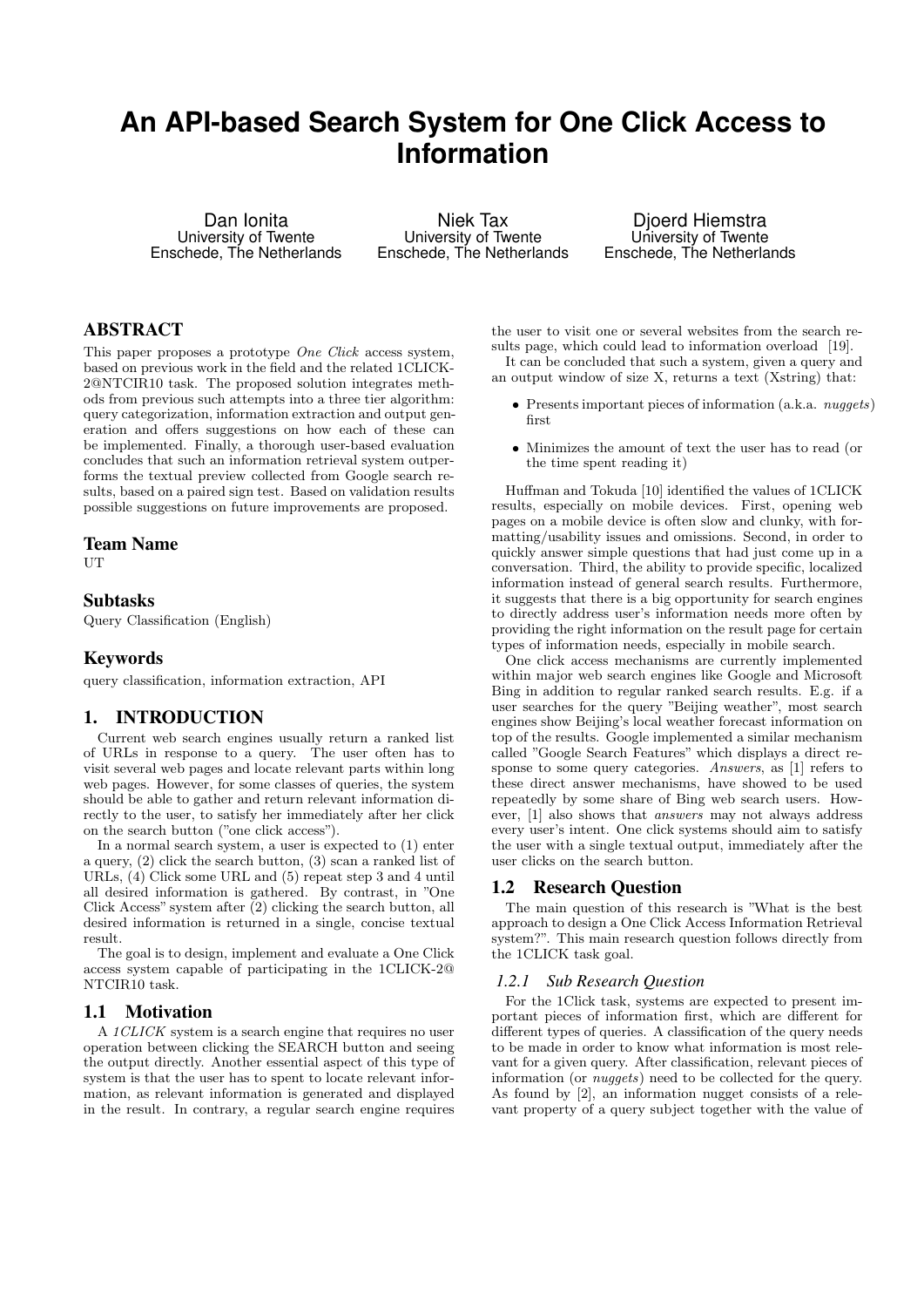this property for the subject of a query. When all possible nuggets have been retrieved, the nuggets need to be ranked in order to select the most relevant nuggets to display in the results.

This leads to the following subquestions that need to be solved in order to design an One Click Access Information Retrieval system.

- How can query classification be accomplished in a one click environment?
- How can we extract nuggets for the query from the world wide web in a complete manner?
- How can we decide which nuggets need to be selected for display from the collection of nuggets?
- How can the selected nuggets of information be formatted as a single textual output (X-string) that contains important pieces of factual information in a minimum amount of text?

In section 2 we describe related work. As this is the second edition of the 1CLICK challenge, and no similar systems are commonly available, we will focus on the work of last year's participants  $([12], [9] \text{ and } [11]$ ). Carefully analyzing the evaluation methods as described by [14] and [13] allows us to draw valuable conclusions regarding the desired specifications of our prototype system.

We then describe the iterative approach used to design the system. Once the 1CLICK system is designed and specified, a prototype implementation will be created. This will be used in a user study to validate our approach by comparing it with a naive baseline.

# 2. RELATED WORK

To gain insight in possible architectures and methods in One Click search engine design, we focus our literature research on the literature related to One Click Access systems condensed around The Virtual Sakai Laboratory and the experimental implementations designed by the participants of 1CLICK@NTCIR-9.

# 2.1 1CLICK@NTCIR-9 Participants

The 1CLICK Task aims to development of general purpose 1Click systems which are able to process different categories of queries, in contrary to existing research which mainly focused on Q&A query handling [6, 3, 18]. In order to properly analyze the literature of the previous participants in the 1CLICK Task of last year, the concept of nugget must be properly introduced. A nugget contains an atomic factual statement as well as some identification and bookkeeping attributes [14]. According to the presentation given by Dr. Sakai as overview of 1CLICK@NTCIR-9, [15] nugget record can also contain an id, a source URL, a vital string (i.e. the string in its minimal string representation) and an attached weight (i.e. importance).

The 1CLICK task organizers predefined four query categories: CELEBRITY, LOCAL, DEFINITION and QA. The first three query types are simple phrases, while the QA queries are single sentences [16]. Although 25 teams originally registered, only three actually submitted their runs, and a paper detailing their approach. The three teams are:

- 1. Kyoto University: Information Extraction based Approach [9];
- 2. Tokyo Institute of Technology: Summarization based System [11];

3. Microsoft Research Asia: Passage Retrieval approach [12].

Next we will analyze these approaches in retrospect by taking into account their obtained results and the relative scores achieved in the evaluation.

# *2.1.1 Information Extraction Based Approach*

[9] proposes an approach in which query classification is done by generating an feature set of eight features using natural language processing tools and third-party services (e.g. Yahoo!Answers, Wikipedia and Yahoo!WebSearch). Using a a multi-class support vector machine the query is classified into one of the predefined categories. An IE (i.e. Information Extraction) method that is best suited for the particular category is selected and employed. Its output is then aggregated into a short text. The IE methods are predefined for each category and attempt to exploit empirical assumptions about each type of query. The system obtained an S-measure of 0.381 for the desktop run and 0.273 for the mobile run (on their best set of IE methods), which ranked them first of the three participants.

# *2.1.2 Summarization Based Approach*

The approach described in paper[11] uses the integer linear programming technique to achieve text summarization. According to [11], two different implementations are attempted:

- Abstractive summarization model adopts QSBP (Query SnowBall with word Pair) for query-oriented summarization and extends the method to abstractive summarization in order to recognize and extract the parts of a sentence related to the query. With an S-measure of 0.1585 on the desktop run and 0.0866 on the mobile run this approach scored lower than other participants.
- Model for complex queries focuses on ensuring coverage of various predefined aspects of the users information need. The types of aspects are selected depending on the query category. It achieved 0.1484 S-measure on the desktop run and 0.0829 on the mobile run, just a bit lower that the first one.

# *2.1.3 Passage Retrieval approach*

[12] describes two different techniques: a statistical ranking approach for queries of type and the utilization of semistructured web knowledge sources. The system categorizes the query into one of the predefined types using a SVM and generated features involving natural language processing tools and online services. Depending on the discovered query type, a different method is employed:

- Statistical ranking method A Document Retriever collects relevant text from various web pages. The Candidate Generator extracts candidate text from the retrieved documents, which are then ranked by a Candidate Ranker module using a machine learning approach and fed to a Summarizer which merges ranked information into textual output.
- Utilization of semi-structured web knowledge sources Wikipedia and Yahoo!Answers are used in order in order to answer DEFINITION and QA queries by returning the Wikipedia abstract of the closest matching page for DEFINITION queries and a concatenation of the answers to the closest matching Yahoo!Answers question for QA queries. If no match is found in either sources, the system falls back to the statistical method.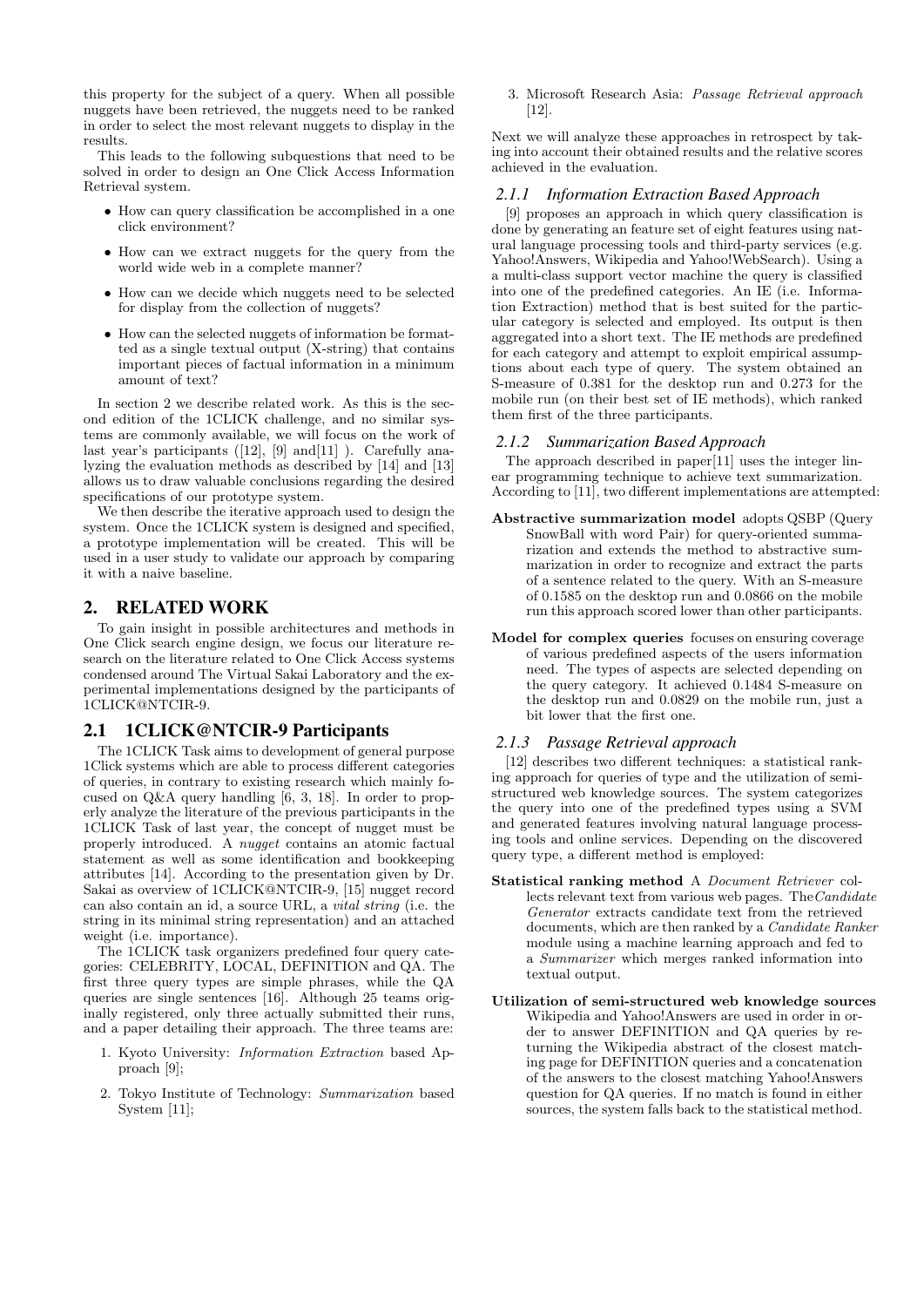Both methods described above have shown to increase recall and S-measure compared to a baseline system. The biggest improvement was noticed for QA queries, but disappointing results were achieved for DEFINITION queries, probably because of bad Wikipedia matches. The resulting average S-measure of the system was 0.329 for the desktop run which places it on second place, but very close to the IE based approach. This can be explained by their similar approach and usage of the same external resources.

# 2.2 Other Related Work

Chilton and Teevan [1] describe the following general challenges a search engine faces in trying to meet an information need directly on the page: Firstly, in a hybrid system, inline answers can cannibalize clicks from the ranked results. Secondly, they observed that in such a system, the user's repeated search behavior could be used to understand the provided information's value. Furthermore, it looks at the behavior of users of such systems and points out some advantages of the absence of interaction.

Li et al [10] introduce the concept of Good Abandonment as an abandoned query for which the user's information need was successfully addressed by the search results page, with no need to click on a result or refine the query. It goes on to explore how this phenomenon manifests itself in various classes of queries and serves as an inspiration for the query types predefined as part of the 1CLICK2@NTCIR-12 task.

# 3. DESIGNING THE PROTOTYPE SYSTEM

Our prototype system consists of a query classification and an information extraction module, which are described in detail in the following sub-sections.

# 3.1 Classifying Queries

In order to classify queries we decided to use a featurebased machine learning program, similar to the one designed by team KUIDL at the NTCIR-9 1CLICK Task [9]. In order to design the classifier, we opted for an iterative approach which allows us to identify the best algorithm and feature-set for the job. The following sub-sections describe the process.

#### *3.1.1 First Version*

A combination of features used by 1CLICK@NTCIR9 participants was used as a naive first try for our classifier featureset. This feature set consisted of the following features.

#### *Query length.*

[12] showed that different query types show different query length distributions, e.g., where short queries generally occur for the person-like query types (athlete, politician, artist and actor), longer queries are generally used for the Q&A query type. Based on this idea we define a query length feature which takes the length of the query in characters with a minimum of five characters.

#### *Has wikipedia.*

[9] proposes a binary feature indicating whether a Wikipedia<sup>1</sup> article matching (this query exists.

#### *Sentence pattern.*

[9] introduces a feature checking for words like 'who', 'when', 'where', 'what', 'how', 'which' and the symbol '?' in the query. These words and symbols will occur more often in

Q&A type queries compared to the other query types. For each of these words and the question mark symbol a binary feature indicating its presence in the query text is used.

#### *Appearance of clue words.*

[12] describes a feature where the appearance of some words that are often present in query of a particular type are used as binary feature. A binary feature for presence of the words 'west', 'north', 'east', 'south', 'street', 'road' is used. These words all occur often in geo queries.

#### *3.1.2 Performance of the first version*

A multi-class algorithm is needed to classify into the eight classes provided for the 1CLICK@NTCIR task. We used the WEKA suite [4] to test the accuracy of various such algorithms. The multilayer perceptron classifier was chosen, as it showed to give the best classification accuracy of the multiclass classification algorithms in WEKA. A stratified 10-fold cross validation method is used to validate performance of the classifier, taking a manually created query sample set consisting of thirty queries per type as input. The first try scores 38.3% correctly classified instances, which is insufficient. The Confusion matrix (table 1) shows how our queries were classified.

Table 1: Confusion matrix - first classifier version

| a. |   |   | d | е |    | g  | h        | $\lt$ - classified as   |
|----|---|---|---|---|----|----|----------|-------------------------|
|    |   |   |   |   | 3  | 8  |          | $a = ARTIST$            |
|    |   |   | 4 |   | 3  |    |          | $b = ACTOR$             |
|    |   |   | 5 |   | 2  |    | 0        | $c = \text{POLITICIAN}$ |
|    | q |   |   |   | 3  |    |          | $d = ATHLETE$           |
|    | 3 |   |   |   |    | 5  |          | $e =$ FACILITY          |
|    |   |   |   |   | 29 |    |          | $f = GEO$               |
|    | 6 | 3 | 2 | 3 |    | 15 | $\theta$ | $g =$ DEFINITION        |
|    |   |   |   |   |    |    | 24       | $h =$                   |

From analyzing the confusion matrix the following conclusions can be drawn.

- Geo, Definition and  $Q\&A$  queries are classified well.
- Person query types are indistinguishable from each other.
- Person query types are often classified as *Definition*.
- Facility queries are often classified as one of the  $Person$ query types, or as Definition or Geo.

#### *3.1.3 Second version*

Based on the findings from Table 1, several new features have been designed and added to improve the weaknesses of the first version of the classifier.

#### *Person/Facility classifier.*

Two of the problems identified based on the confusion matrix of the first try classifier two of the conclusions were:

- Person queries are often classified as Definition.
- Facility queries are often classified as one of the Person queries, or as Definition or Geo.

In order to solve these problems the Person/Facility classifier feature has been introduced. The Person/Facility classifier feature retrieves the Wikipedia document that matches the query or retrieves the first Microsoft Bing search-result

 $1$ Wikipedia, http://www.wikipedia.org/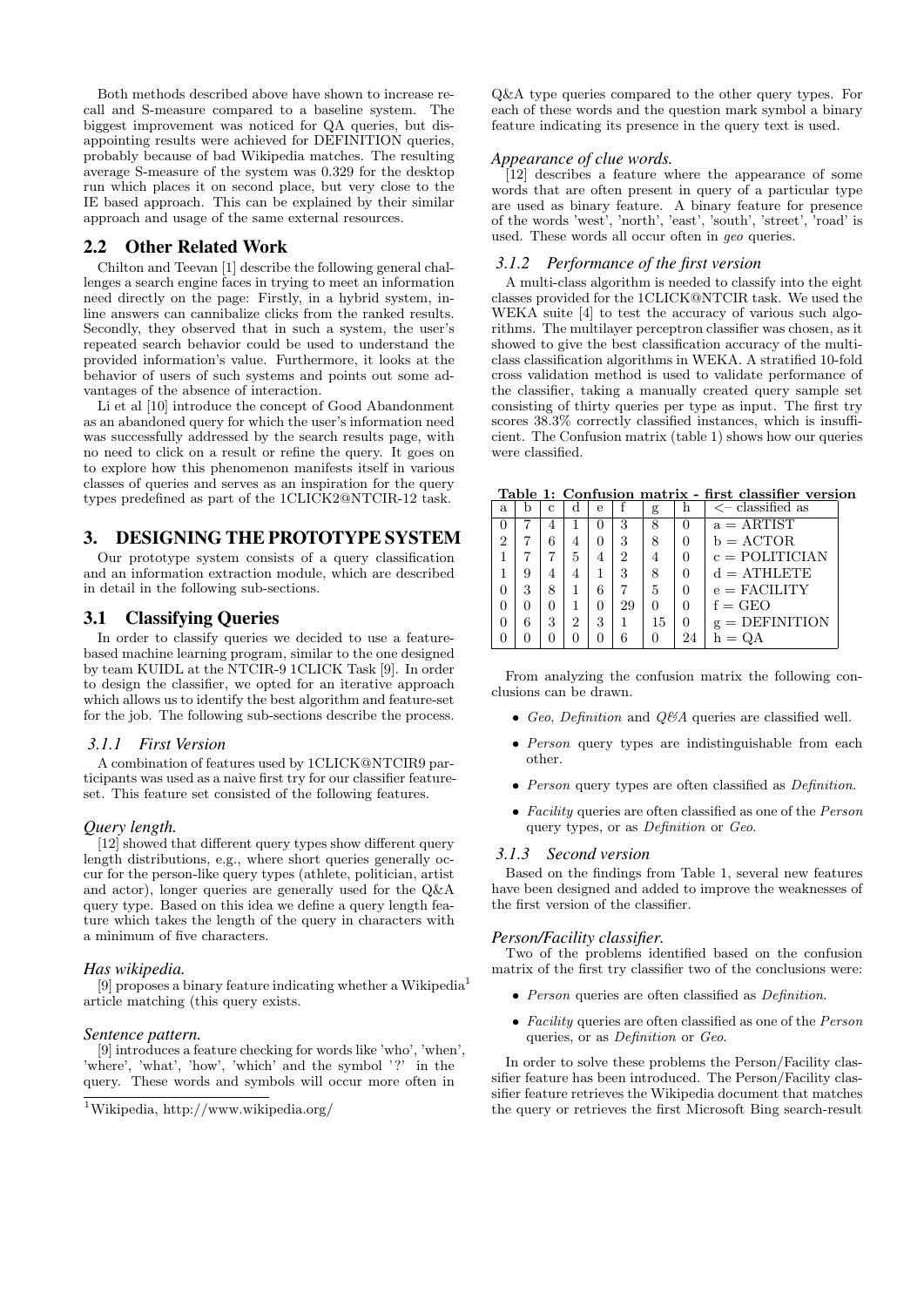document when there is no Wikipedia page available for the given query. For each person-like query type and for the facility query type a small word database is constructed which contains words that often appear on pages for query of that specific query type, e.g., this database contains words like 'artist' and 'song' for the Artist query type. With Lucene [5], for each of the Person query types and the Facility query type, the amount of words in the retrieved document that are in the word database for this query type were counted. The amount of 'athlete'-words, 'facility'-words, etc., are turned into a ratio of the total amount of matched words and inserted as classifier features.

#### *Percentage of real words in query.*

The first try classifier had problems distinguishing Geo and Facility queries. To increase performance in this area the percentage of 'real words' in the query is used as feature. Here a 'real word' is defined as a word which is present in an English word list.

#### *Yahoo! placeTypeName.*

Distinguishing definition queries from facility queries failed in the first try classifier. These query types share a lot of characteristics: both query types often contain two- or three-word queries and both consist mainly of words that can be found in a dictionary. The Yahoo! GeoPlanet API return a placeTypeName for each query, indicating whether the query matches a 'Point of Interest', 'Town', 'County', etc. When the query does not match a location no place-TypeName is returned. Adding the placeTypeName from the Yahoo! GeoPlanet API a feature will help identifying Facility queries as these queries will often have a value of 22 (point of interest) for this feature.

#### *3.1.4 Performance of the second version*

Adding discussed features increased the classification accuracy from 38.3% to 78.8%. The confusion matrix (table 2) shows that classification improved for each query type, except for Geo queries for which the first try system already preformed well. The main classification problem are Facility queries, which is often classified as Geo queries. The difficulties in distinguishing between Geo and Facility queries can be explained by the difficulties that even human might have in distinguishing between those query types. The query 'san diego zoo' illustrates this; the creator of the query could either have meant the historical monumental zoo in San Diego  $(Facility)$  or could have asked for a zoo in San Diego  $(Geo)$ .

Table 2: Confusion matrix - second classifier version

| a  |    | с  | ₫  | е  |    | g  |    | $\lt$ - classified as   |
|----|----|----|----|----|----|----|----|-------------------------|
| 22 |    | 2  |    |    | 3  | 2  | 0  | $a = ARTIST$            |
|    | 26 |    |    |    | 3  |    |    | $b = ACTOR$             |
|    |    | 26 |    |    | 2  |    |    | $c = \text{POLITICIAN}$ |
| 3  |    |    | 25 |    |    |    |    | $d = \text{ATHLETE}$    |
| 2  |    |    |    | 16 |    | 4  |    | $e =$ FACILITY          |
|    |    |    |    |    | 29 |    | 0  | $f = GEO$               |
| 2  |    |    | 2  | 3  |    | 21 | 0  | $g =$ DEFINITION        |
|    |    |    |    |    |    |    | 24 |                         |

### 3.2 Retrieving the relevant information

This section describes the methods used to extract relevant information for queries of the query types. An approach similar to[9] is used, the similarity being that we use

a different set of Web resources and information extraction methods for each category.

# *3.2.1* Person *query type*

For person-like queries (i.e. Artist, Actor, Politician and Athlete) we follow a similar information extraction method:

- The first paragraph of the matching Wikipedia page is extracted and compared to the summary by the Freebase TEXT API. The Freebase API offers a summary of the first few paragraphs of the Wikipedia page. However, for some particular queries, the summary is too short, incomplete, or missing. Therefore, the longest of the two strings is chosen and appended to the output.
- The Wikipedia InfoBox of the matching Wikipedia page is analyzed and attribute-value pairs are extracted, formatted and appended to the result.

#### *3.2.2* Facility *query type*

For queries that have been categorized as being of type Facility we have implemented a method that makes use of three web services: Yahoo!GeoPlanet API, Google's Places API (Place requests and Place Detail requests) and emph-WalkScore's Public Transit API in the following way:

- 1. First the full query is issued to theYahoo! GeoPlanet API. The Yahoo API identifies the part of the query that describes a location and returns its latitude/longitude coordinates.
- 2. Coordinates are then issued in a Google Place request as location parameters, combined with the query as keywords. Returned place names are compared to the original query using Levenshtein distance and the Google reference (ID) of the most similar result is selected.
- 3. The ID number is then used as a parameter for a Google Place Detail request. This final request is used to gather as much relevant information about the particular facility (eg. full address, postal code, phone number, website, etc.).
- 4. Finally, the coordinates from step 1 are issued as location parameters in a request to the Walk Score Public Transit API to retrieve nearby public transit stops, their distance and lines services.

This approach was used as the Google API returns richer information about places, but requires lat/long coordinates, which the Yahoo API is great at finding. As neither Google nor Yahoo offer public transportation directions, we chose Walk Score's API to retrieve these.

# *3.2.3* Geo *query type*

Once a query has been categorized as Geo it will go through a process similar to the one describe above for Facility queries, only with a few key differences:

- 1. The query is issued to the Yahoo! GeoPlanet API to retrieve an approximate geolocation
- 2. The query together with that location's coordinates are issued as a Google Place request. Instead of comparing all nearby matches against the query string, we let Google relevance ranking create a list of places (limited to 15 results).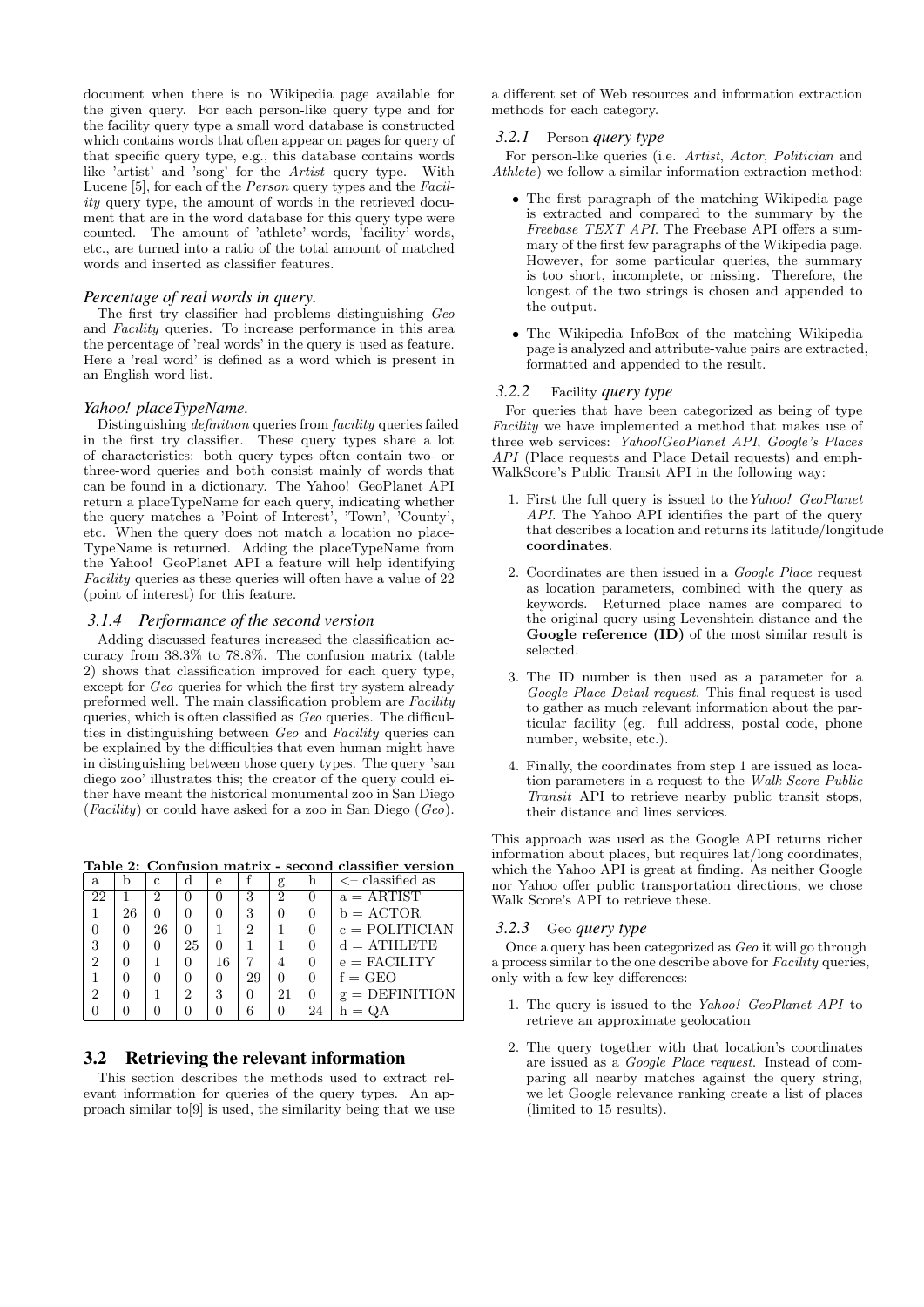3. The Google reference (ID) of each of the previous results is passed on as a parameter for a Place Details request, this collects more information on more possible matching places nearby. All this information is then formatted and returned as output. Geo type queries do not get public transit information appended, as result quantity is prioritized over result quality.

#### *3.2.4* Definition *query type*

Queries that have been categorized as being of type Definition are answered using two Web resources (the Definitions.net API and Wikipedia) in the following manner:

- 1. The query is forwarded to the Definitions API, which retrieves available definitions from multiple on-line dictionaries. The response is then formatted as a definition
- 2. The result from the previous step is further enriched by concatenating the first paragraph of the closest matching Wikipedia article.

### *3.2.5* QA *query type*

In order to answer queries that have been categorized as QA (Question & Answer) we use the Yahoo!Answers API. We simply forward the query to the Yahoo!Answers, select the highest rated response and return it as the answer.

# 4. VALIDATING THE PROTOTYPE SYSTEM

### 4.1 Validation Methodology

A user study has been conducted to verify the prototype systems performance of the prototype system. The purpose of the validation is to two-fold:

- To asses the utility of the 1-Click system compared to a popular search engine (e.g. Google)
- To get an impression on the performance of the system on the NTCIR 1CLICK task.

We chose to compare our system to a naive baseline. By means of a simple GUI, users were asked to enter a query, then they were shown both outputs (prototype and baseline) and asked to choose the best output. The outputs are randomly positioned on the left/right side of screen to avoid biased evaluations. This evaluation method is based on the concepts described by Thomas et al [17].

We chose to implement the baseline by simply retrieving the result snippets on the first Google result page for the query, to get an impression of the systems usefulness compared to more traditional web search tools. This naively simulates using Google as a One Click search engine and compares its utility with our implementation.

The system was designed with the 1CLICK task in mind, using the instructions issued by the organizers, therefore we tried to keep the evaluation close to the released NTCIR evaluation guidelines.

- Users were given a simple instruction sheet extracted from the 1CLICK task instructions and result evaluation criteria.
- Users were asked to try entering a query for each of the provided query categories.

The paired sign test will be used to draw conclusions on the prototype systems performance compared to the baseline system. It will be assumed that the data holds a binomial distribution.

- H0:  $P = 0.5$
- H1:  $P \le 0.5$

Where P is the chance of the prototype system performing better compared to the baseline system. The hypotheses are two-tailed. A statistical significance level of 0.05 will be used.

# 4.2 Validation Results

We conducted the study with 22 users, which entered a total of 169 queries. After analyzing the results of the evaluation, we conclude the prototype One Click system to perform better than the Google baseline in answering queries directly. For 68% of the queries users chose our system over the baseline. More detailed results (per category) are available in table 3.

|                   |          | Preferred system |         |            |         |     |
|-------------------|----------|------------------|---------|------------|---------|-----|
| Category          | Baseline |                  |         | Our System | Total   |     |
|                   | $^{\#}$  | %                | $_{\#}$ | $\%$       | $_{\#}$ | %   |
| ACTOR.            | 4        | 18.18            | 18      | 81.82      | 22      | 100 |
| <b>ARTIST</b>     |          | 04.55            | 21      | 95.45      | 22      | 100 |
| <b>ATHLETE</b>    | 4        | 20.00            | 16      | 80.00      | 20      | 100 |
| POLITICIAN        | 6        | 28.57            | 15      | 71.43      | 21      | 100 |
| <b>FACILITY</b>   | 10       | 47.62            | 11      | 52.38      | 21      | 100 |
| GEO               | 6        | 28.57            | 15      | 71.43      | 21      | 100 |
| <b>DEFINITION</b> | 5        | 23.81            | 16      | 76.19      | 21      | 100 |
| QA                | 18       | 85.71            | 3       | 14.29      | 21      | 100 |
|                   | 54       | 31.95            | 115     | 68.05      | 169     | 100 |

Table 3: Evaluation results: prototype system compared to the baseline

#### *4.2.1 Significance Tests*

Paired sign test results are listed in Table 4 and conclusions on significant differences between prototype system and baseline are summarized in table 5

# 4.3 Discussion of Validation Results

It is observable from table 3 that some categories performed very well, while others did not. Conclusions on the systems performance can be drawn for each category.

• The system performed well on most *Person* categories (Artist, Actor, and Athlete), with the best results for Artist queries. This is mainly due to the fact that Wikipedia is an excellent source of human selected and synthesized information. The first paragraph of each Wikipedia page presents a concise summary of the entire article. Furthermore, the InfoBox is a great source for more structured information. Because of Wikipedia's review system, only the most relevant information for each topic is included in the summary and InfoBox. Thus, the system does not have to do any work on selecting, ranking or summarizing information for any of the person-type queries. Another observation is that even in case of a misclassification amongst Person queries, the returned result is still relevant because the method used for any of these is the same. However, as the length of the output is limited and most times the extracted information does not fit within this limit, we think there is still room for improvement by further trimming the outputs.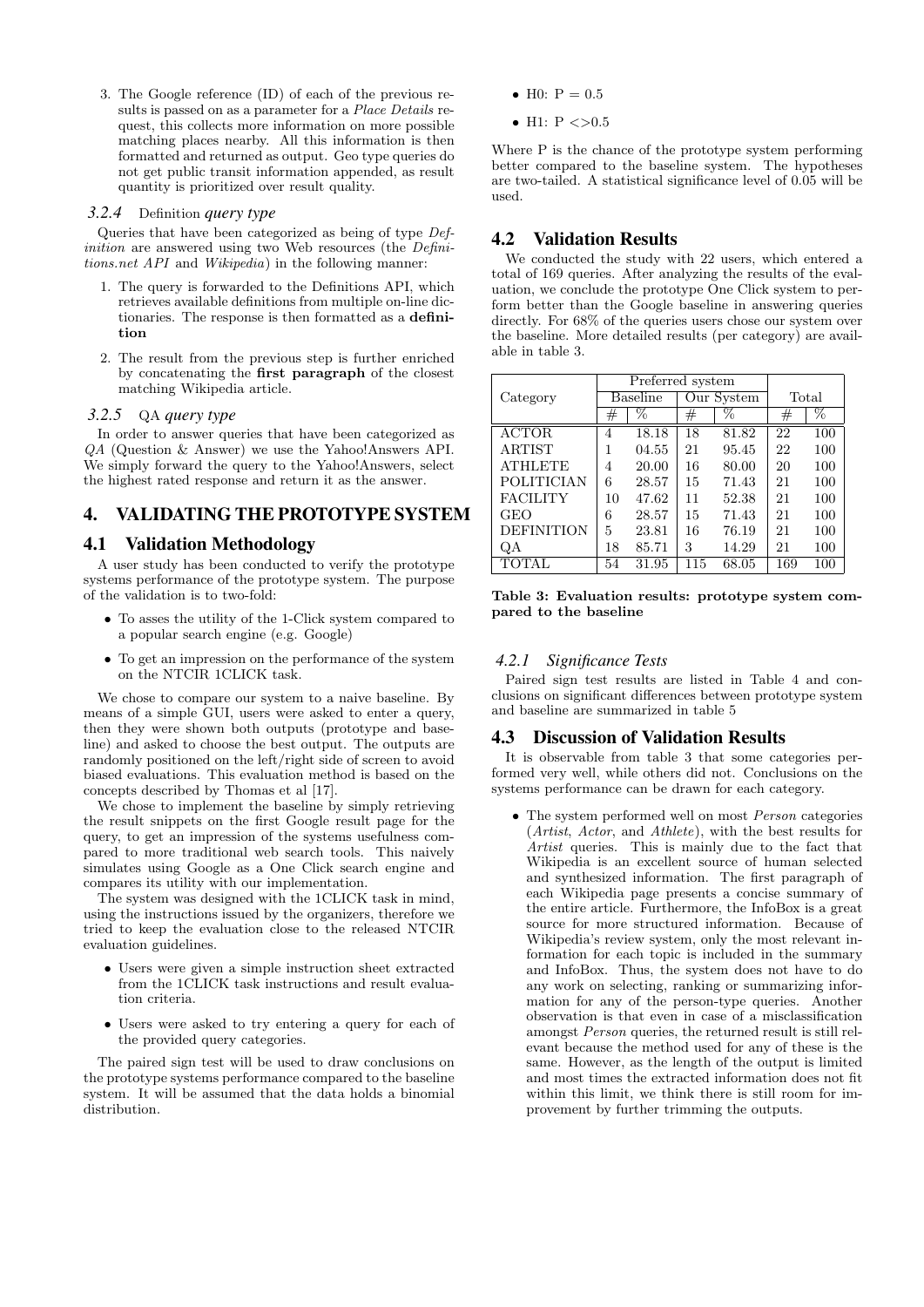| Category                | System                        | $\overline{\rm N}$ | Prop. | Test Prop. | Sig.     |
|-------------------------|-------------------------------|--------------------|-------|------------|----------|
| All                     | Prototype                     | 115                | 0.68  | .50        | $.000^a$ |
|                         | <b>Baseline</b>               | 54                 | 0.32  |            |          |
|                         | Total                         |                    | 169   | 1.00       |          |
| Actor                   | Prototype                     | 18                 | .82   | .50        | .004     |
|                         | <b>Baseline</b>               | 4                  | 0.18  |            |          |
|                         | Total                         |                    | 22    | 1.00       |          |
| Artist                  | Prototype                     | 21                 | .95   | .50        | .001     |
|                         | <b>Baseline</b>               | 1                  | 0.05  |            |          |
|                         | Total                         |                    | 22    | 1.00       |          |
| Athlete                 | Prototype                     | 16                 | .80   | .50        | .012     |
|                         | <b>Baseline</b>               | 4                  | 0.20  |            |          |
|                         | Total                         |                    | 20    | 1.00       |          |
| Politician              | $\overline{\text{Prototype}}$ | 15                 | .71   | .50        | .078     |
|                         | <b>Baseline</b>               | 6                  | 0.29  |            |          |
|                         | Total                         |                    | 21    | 1.00       |          |
| Facility                | $\overline{\text{Prototype}}$ | $\overline{11}$    | .52   | .50        | 1.0      |
|                         | <b>Baseline</b>               | 10                 | 0.48  |            |          |
|                         | Total                         |                    | 21    | 1.00       |          |
| $\overline{\text{Geo}}$ | $\overline{\text{Prototype}}$ | $\overline{15}$    | .71   | .50        | .078     |
|                         | <b>Baseline</b>               | 6                  | 0.29  |            |          |
|                         | Total                         |                    | 20    | 1.00       |          |
| Definition              | $\overline{\text{Prototype}}$ | $\overline{16}$    | .76   | .50        | .028     |
|                         | Baseline                      | 5                  | 0.24  |            |          |
|                         | Total                         |                    | 21    | 1.00       |          |
| QA                      | Prototype                     | $\overline{3}$     | .14   | .50        | .002     |
|                         | <b>Baseline</b>               | 18                 | 0.86  |            |          |
|                         | Total                         |                    | 21    | 1.00       |          |

Table 4: Paired sign test for actor queries

| Category   | Result                                           |
|------------|--------------------------------------------------|
| Overall    | $Prototype > baseline$ within significance level |
| Actor      | $Prototype > baseline$ within significance level |
| Artist     | $Prototype > baseline$ within significance level |
| Athlete    | $Prototype > baseline$ within significance level |
| Politician | No significant difference in performance         |
| Facility   | No significant difference in performance         |
| Geo        | No significant difference in performance         |
| Definition | $Prototype > baseline$ within significance level |
| OΑ         | $Baseline$ > prototype within significance level |

Table 5: Comparison between prototype and baseline system

- The system performed average on  $Facility$  queries, with the baseline scoring approximately as many good hits as the prototype system. We believe there are three main reasons which caused these issues. First, some Facility queries tend to be mis-classified and thus return an empty or completely irrelevant result. Second, the API we use to retrieve nearby bus-stops and lines (i.e. WalkScore's Public Transit API) only works for places located in the US and thus returns nothing for any other locations. Finally, it seems that Google's geolocation services do not always cooperate well with Yahoo; They sometimes offer slightly different coordinates for the same location, sometimes resulting in weird or less relevant output.
- The prototype system performed very bad for QA queries. We suspect this is simply due to the low quality of the

response retrieved by Yahoo! Answers API. This is due to the fact that some questions simply have not been asked recently, or have been but in a different form. Even if a closely matching question is found, the answers are sometimes missing, or plain wrong.

# 4.4 Fine-tuning the System

Using the conclusions drawn form the validation, we have concluded that small changes might create significant improvements in the behavior of the system. As such, we decided to further tune the prototype system by:

- Improving classification by re-training the classifier using the queries gathered during the user study; also, we used the Weka suite to try out different classification models and configurations with the new training data.
- Improving QA by using a better answering service (Evi.com) which searches multiple Q&A API's and keeping Yahoo Answers as a fall-back.

This increased our accuracy (in stratified 10-fold cross validation) to 89%. However, after implementing these improvements, the initially provided query structure was changed from only non-specific queries to both specific and non-specific queries, which resulted in a drastic accuracy drop. Furthermore, the new structure was also affecting the way our information extraction method worked (described in Section 3.2.1). One of the problems making our system incompatible with non-specific queries was located in the information extraction method that we used for Person queries. This information extraction method obtains the first wikipedia search result after searching for the full query text, however for non-specific queries such an article does not exist and thus no results were found. To overcome this problem the wikipedia search was changes from searching for the article with the title best matching the query text into searching for the article title having the largest sequence of words in common with the query text. As a result, a query as "harry potter actor", for which there is no fully matching wikipedia article will still be matched for the query part "harry potter". The residue part of the query which was not used for the match, "actor" in case of our example, is identified as specific part of the query and is used to extract relevant sentences within the "harry potter" article.

Another problem caused by the introduction of non-specific queries occurred in the classification phase of the system and again has to do with matching wikipedia titles with the query text. For specific Person queries the hasWikipedia feature is often false. As the hasWikipedia feature used to have a substantial role in discriminating Person queries from other query types a large decrease, specific Person queries are often misclassified. As a solution, a new hasWikipedia feature has been implemented which searches for the article title having the largest sequence of words in common with the query text and compares the Jaro-Winkler distance [20] of the partial query sequence and wikipedia article title with and minimum value, chosen to be 0.7. Intuitively this new hasWikipedia feature seems to return true for most Person queries, including specific queries. The downside is however that more non-Person queries seem to score true on the new hasWikipedia feature, therefore the added capability of identifying specific Person queries as Person queries came at the cost of our discriminatory power to distinguish between Person and non-Person queries. To restore some of the discriminatory power to distinguish between Person and non-Person queries the original hasWikipedia (as proposed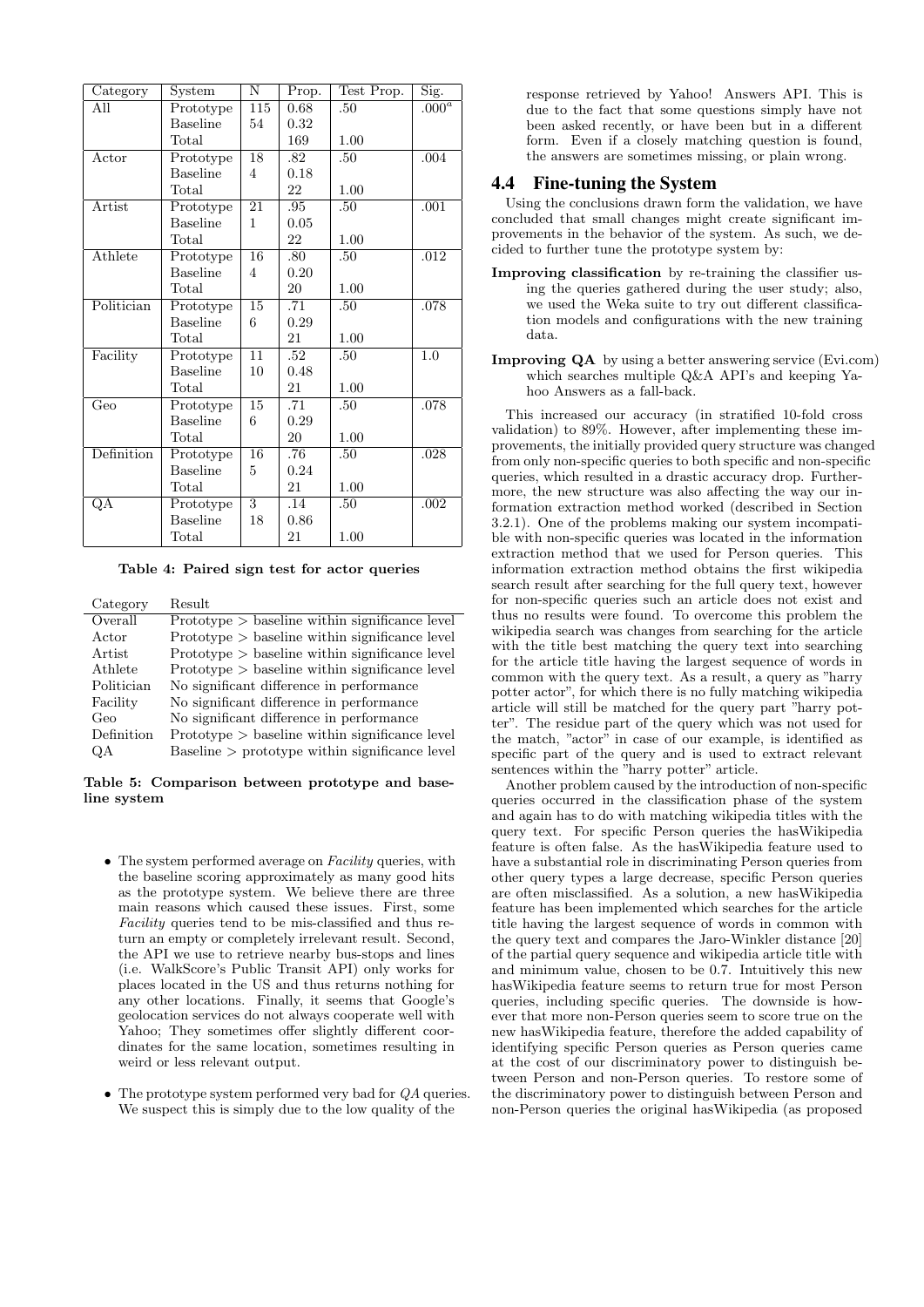in [9] has been re-introduced as additional feature under the name hasFullWikipedia. The official NTCIR test runs will be used to evaluate the added value of using both the has-FullWikipedia and the altered hasWikipedia features compared to only using the hasWikipedia feature, submitting a run using both features as first run (ut-E-D-OPEN-1) and a run using only the hasWikipedia feature as second run (ut-E-D-OPEN-2).

# 5. EVALUATION OF THE SYSTEM AT NT-CIR

An official evaluation of our system was achieved by submitting two runs (runs described in section 4.4) to the NT-CIR evaluation panel. Both submitted runs were Desktop runs (output limit of 1000 characters).

#### 5.1 Evaluation methodology

A description of the task and evaluation methodology details are described in detail in [8]. A semi-automated method was put in place to extract vital strings for each query. These vital strings will then be ranked and each run will be manually examined to determine its relation to these strings. A manual evaluation was conducted by an evaluation panel by comparing the submitted runs to each other and to some baseline runs that make use of Microsoft Bing and Oracle. The metrics used were S, T, and  $S#$  measures, with  $S#$ measure being a combination of the former. These metrics are designed to take the length of the output into account as well as the number of relevant pieces of information (vital strings or nuggets) and their position and order.

### 5.2 Evaluation Results

Figure 1 shows an overview of the official results across all desktop runs, ordered from high to low. It shows that our first run outperformed the second run and all other participant runs for the Desktop category and also two of the baseline runs. We can conclude on the results that an APIbased approach is a promising way of designing a One Click information extraction system. Furthermore we can conclude that the addition of the original hasWikipedia feature (as proposed by [9] is beneficial to the performance of the system and therefore helps in the classification task.

On a task-wide comparison (of both Desktop and Mobile runs) our two runs also turn up in the first half. Furthermore, in [8] we also see that our system performed best for Person, with our Person query responses being second only to a Mobile run from KUIDL. This shows that the keyword based full text search approach using wikipedia is a very good method for query classification for Person queries. Overall we can conclude an API-based One Click information extraction system to be feasible.

# 6. CONCLUSION AND DISCUSSION

Considering the results from the significance tests, we can conclude that the results we have obtained from the evaluation are not only successful, but also show a statistically significant difference between the two systems for most query types, except Facility, Geo and Politician. As a conclusion: the proposed prototype is a successful approach to designing a One Click Access Information Retrieval system. From our evaluation we also can also conclude that there is still room for improvement. A few such points of improvement are discussed in more detail below in section 6.1.

We believe that the new field of One Click access offers exciting possibilities for the future of web search engines,





with benefits in speed and simplicity. In a world where information is transforming from available to overwhelming, the key lies in fast access to relevant and precise information. We do not see One Click will ever replace traditional web search, but we strongly believe it to have the potential of becoming an integral part of such systems.

Furthermore, we conclude that exclusively using publicly available API's to answer most queries is a feasible approach in designing information retrieval systems. One Click results can dramatically enrich search results, while also significantly decrease the average time of retrieving the desired information.

# 6.1 Future Work

We see the following possible improvements to the system described in this paper worthwhile to experiment with in the future.

#### *6.1.1 Improving the Classifier*

One obvious place for improvement of the classifier is for Facility query types. This can be partly achieved by enriching the keyword database for the Person/facility classifier described in section 3.1. This database was for the experiment created based on our own intuitions of often occurring words in Facility query wikipedia articles, but higher performance is expected when actual textual analysis will be applied to a randomly selected set of Facility query wikipedia articles. Higher performances as a result of a more structured keyword database construction method can also be obtained for the Person query types, as the set of chosen keywords for the Person query types were also based on own views on often occurring words for respective articles. In our experience we have found that a proper collection of keywords can be efficiently used as a sole feature-set in classifying queries belonging to a certain information need.

A further improvement could also be achieved by introducing new features to the classifier that differentiate the Facility query type of queries from the others.